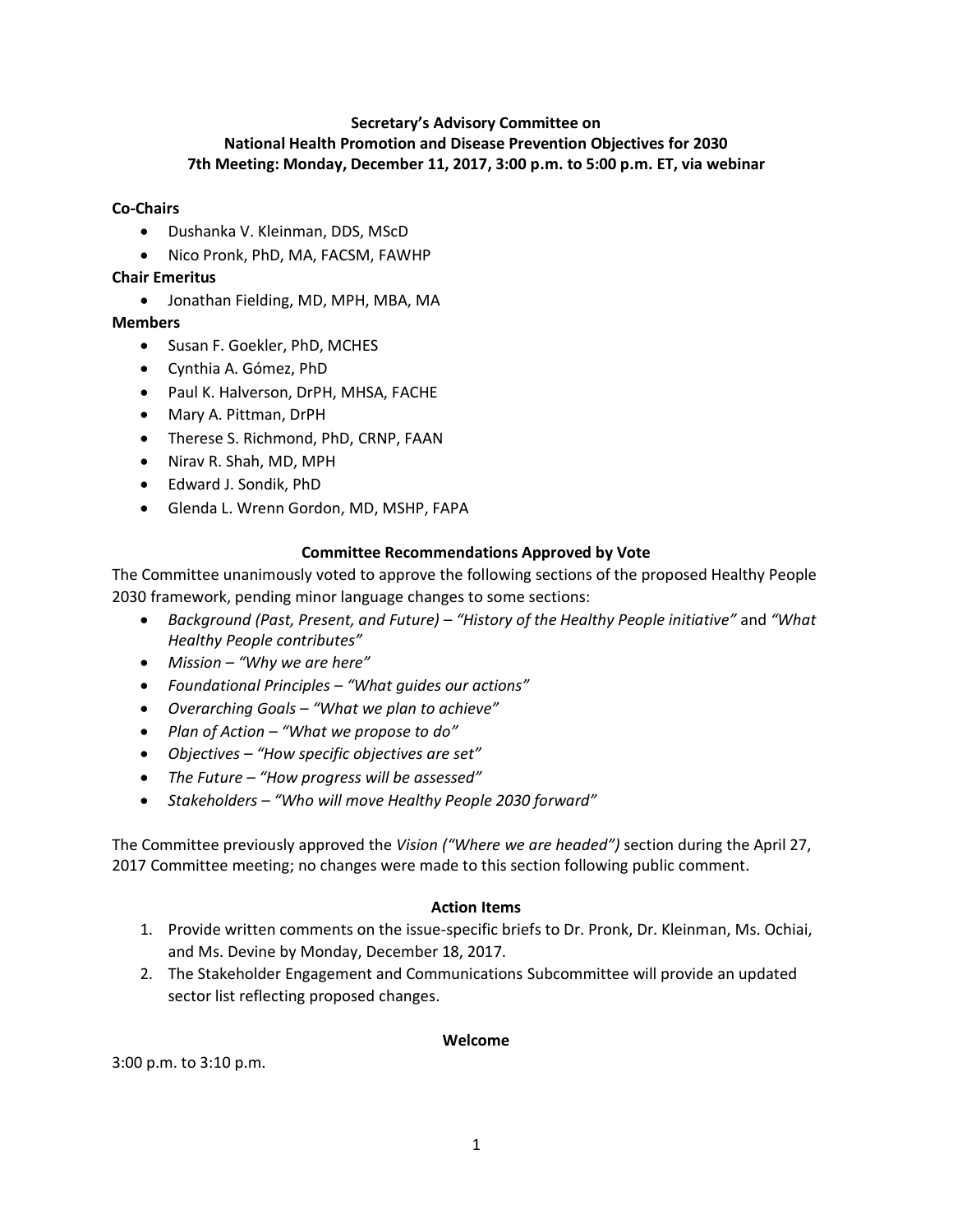Dr. Don Wright thanked the Committee members and meeting attendees for joining the 7th meeting of the Secretary's Advisory Committee on National Health Promotion and Disease Prevention Objectives for 2030. Dr. Wright reviewed the agenda for the meeting, which included discussions regarding revisions to the Healthy People 2030 framework in response to public comments, recommendations regarding the sector approach for communicating with stakeholders, and the Committee's development of issue-specific briefs addressing health and well-being, law, health equity, systems science and modeling, and disease prevention and health promotion.

Dr. Wright shared plans for conducting Healthy People 2030 regional listening sessions to gather input from sector-based stakeholders. The Office of Disease Prevention and Health Promotion (ODPHP) plans to host up to 4 regional listening sessions during 2018. These sessions will be held across the regions to obtain a wide range of feedback and engage various partners.

These listening sessions have 5 main goals, which are to:

- Strengthen the overall Healthy People 2030 development process through public input to improve the reach, value, impact, applicability, and dissemination of the Healthy People initiative
- Provide opportunities for non-traditional partners and stakeholders to actively participate in and provide feedback to the Healthy People 2030 development process
- Understand the value of Healthy People to stakeholders and how they use it to support their work
- Cultivate new partners for Healthy People and identify ways to develop public-private Healthy People 2030 activities to implement and achieve the targets (e.g., data partnerships between national and state organizations)
- Identify best ways to engage and communicate with diverse stakeholder groups

ODPHP held the first regional listening session at the National Association of County and City Health Officials (NACCHO) Annual Meeting in July 2017. The second listening session was held during the 2017 American Public Health Association (APHA) Annual Meeting in November 2017; 77 individuals attended representing sectors including academia, NGO and nonprofit sectors, and federal, state, local, territorial and tribal governments. The goals of this session were to:

- Identify methods for engaging stakeholders in the development and implementation of Healthy People 2030
- Identify tools and strategies that may support stakeholders in their use of Healthy People 2030 and make Healthy People 2030 more relevant

Dr. Wright noted a few major themes that emerged from the listening session at APHA. First, participants noted that Healthy People is a driving force for improving health and suggested that Healthy People can better position itself as the organizing vision for improving the Nation's health. It is used in grant funding criteria and it steers research agendas by highlighting gaps.

Secondly, it was noted that Healthy People can serve as the "connector" for organizations and individuals. For Healthy People 2030, stakeholders suggested creating more opportunities to share information across organizations and among individuals working on the same objectives, or sharing successful interventions.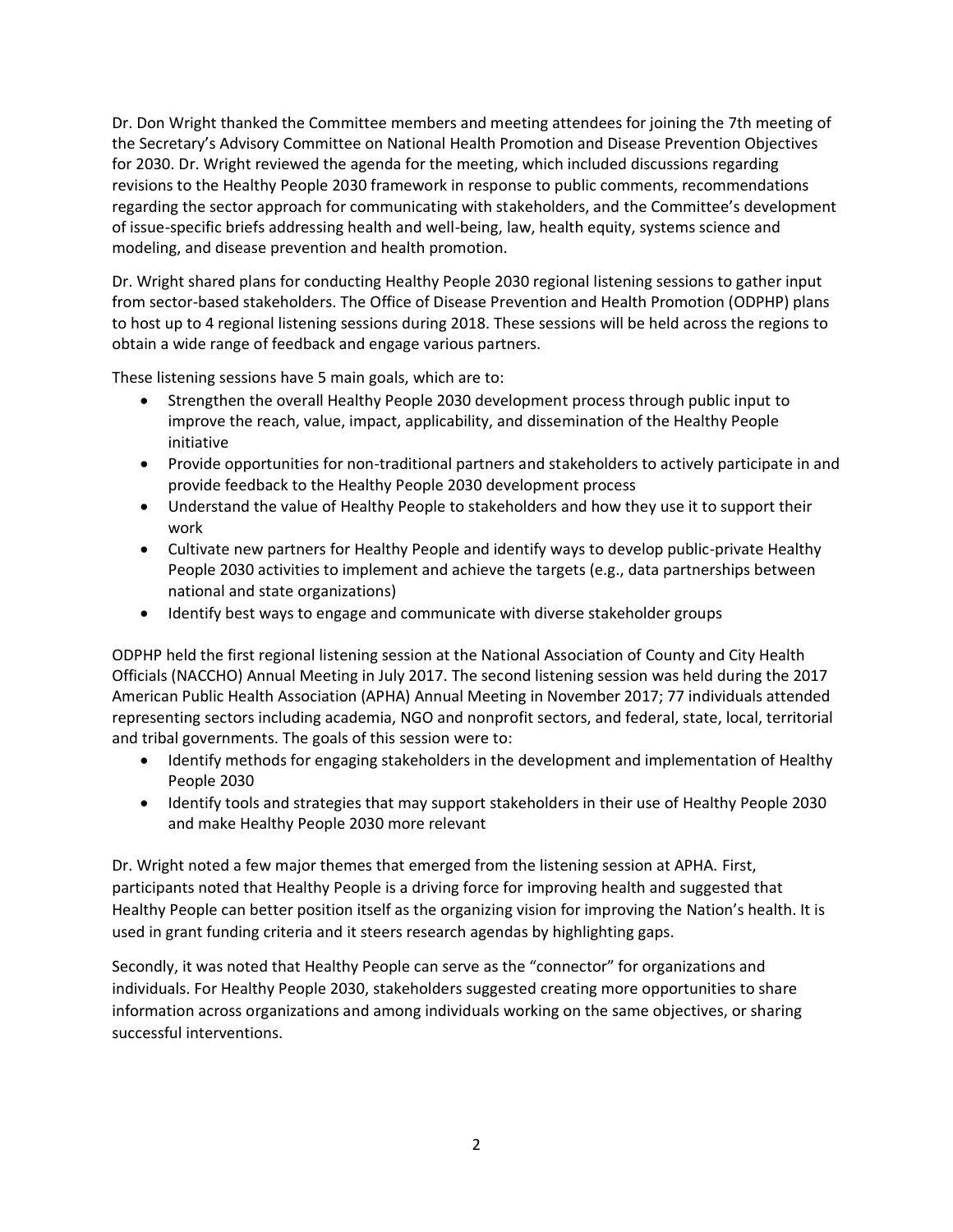Additionally, public health stakeholders want Healthy People objectives and tools to be specific, customizable, and accessible. Stakeholders are seeking how-to information and resources on integrating Healthy People data, objectives, and tools into their work.

Dr. Wright presented further feedback from the listening sessions by sector. Representatives from the academia sector suggested that Healthy People continue to serve as a link between research agendas and goals for interventions. Currently, many federal grant requirements ask applicants to identify which Healthy People objective their work supports—attendees recognized how this coordination at the federal level supports and drives research. In a similar vein, participants from nonprofit organizations noted that Healthy People can be used to drive funding decisions and support partnership building. Additional feedback from participants representing state, local, tribal, and territorial governments suggested that new objectives be specific, measureable, cross-cutting, and actionable, with an emphasis on adding more rural, or localized data. The participants from the federal government suggested that Healthy People provide technical assistance on how to effectively use Healthy People's many tools in their daily work.

### **Goals for the Meeting**

3:10 p.m. to 3:12 p.m.

Dr. Dushanka V. Kleinman provided an overview of the goals for the meeting. The Committee received recommendations from the Approaches Subcommittee's review of public comments regarding the proposed HP2030 framework, recommendations from the Stakeholder Engagement and Communications Subcommittee, and updates on the issue-specific briefs under development.

Dr. Kleinman described the following goals for the meeting:

- Determine whether the Committee should recommend revisions to the proposed HP2030 framework based on public comment
- Determine whether to recommend the sectors identified by the Stakeholder Engagement and Communications Subcommittee for the purposes of engagement, communication, and implementation
- Provide feedback to the subcommittees that are developing issue-specific briefs

# **Approaches Subcommittee: Review of Public Comments and Recommendations for the Proposed Healthy People 2030 Framework**

3:12 p.m. to 4:00 p.m.

Dr. Therese Richmond presented the proposed Healthy People 2030 framework on behalf of the Approaches Subcommittee. Dr. Richmond thanked CommunicateHealth for their analysis of public comment on the Healthy People 2030 framework. The majority of comments were positive or neutral, though a few were critical of the framework. Common suggestions for revisions to the framework included:

- Include clear definition of terms
- Emphasize social determinants of health
- Strengthen focus on disease prevention and health promotion
- Focus on health across the lifespan
- Address socioeconomic status and health literacy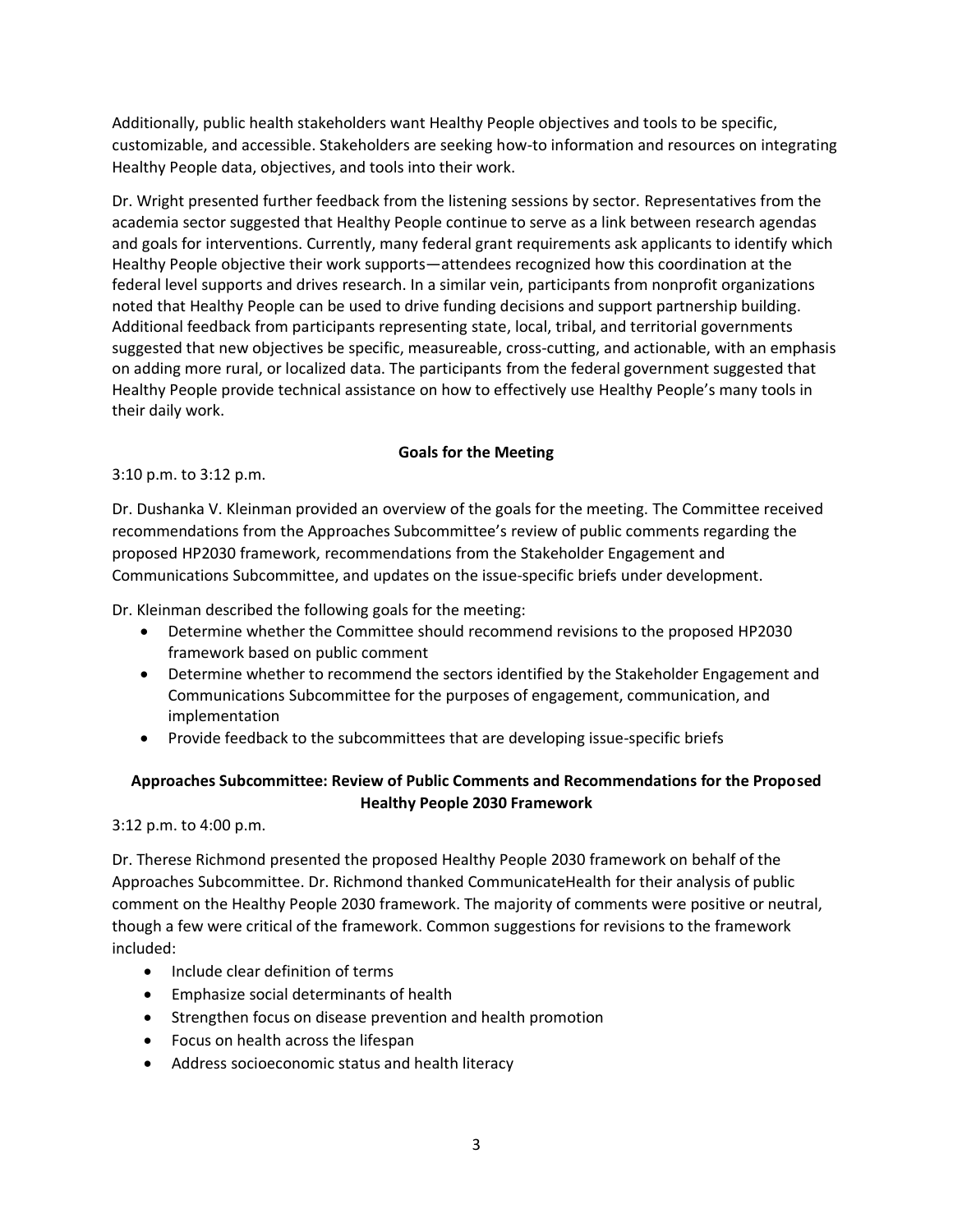Dr. Richmond noted that the Approaches Subcommittee made a few structural changes to the framework following public comment. The *Stakeholders* section was moved into the last paragraph of the *Background (Past, Present, and Future)* section, and the *Plan of Action* was moved to immediately follow the *Overarching Goals*.

Dr. Richmond reviewed each section of the framework to provide rationale for changes made (revisions to the framework are noted in **bold**) and provided an opportunity for Committee discussion before Dr. Kleinman called a vote on each section.

# **Background (Past, Present, and Future) – "***History of the Healthy People initiative***" and "***What Healthy People contributes***"**

Dr. Richmond noted that the final paragraph of the *"What Healthy People contributes"* subsection was modified to read: "A key lesson is that a widely accessible plan containing achievable goals and objectives can guide the action of **individuals, communities, and** stakeholders to improve health."

The *Stakeholders ("Who will move Healthy People 2030 forward")* section was moved into the end of the *Background* section, which was then retitled *Background (Past, Present, and Future).* The Approaches Subcommittee worked with the Stakeholder Engagement and Communications Subcommittee to refine this section, which included adding the sentence, "**Reaching Healthy People 2030 goals and objectives requires full involvement of stakeholders.**" The subcommittee also changed language reading "its people" to "**all people**" in this section and throughout the framework, as some commenters felt that "its people" was exclusionary and did not include noncitizens or refugees.

## *Committee Discussion*

Dr. Jonathan Fielding suggested that municipalities should be included in the definition of communities in the *Background* to address varying sizes of communities that can become involved in the Healthy People initiative. The Committee agreed to include a sentence in the first paragraph of the *"What Healthy People contributes"* subsection clarifying that "**Communities may be as small as neighborhoods or as large as municipalities.**" Dr. Fielding also suggested that the Committee's definition of "community" be added to a list of definitions attached to the framework; Dr. Kleinman agreed, and added that the briefs in production will also serve to inform future readers of the framework. Additional terms to be included in this definition list include "health equity" and "health literacy." Dr. Fielding also suggested that a brief definition of each term be included in the framework text the first time each is used.

Dr. Fielding noted that communities often adapt Healthy People goals and objectives for use at a local level; the Committee agreed to revise the text to read, "Communities across the U.S. **may** adopt Healthy People goals and objectives."

Dr. Fielding commented on this section's text reading "stakeholders and the public," noting that the public is a stakeholder. Dr. Richmond agreed, but replied that public comment indicated that this text is necessary for clarity.

Dr. Fielding suggested that the public may not know what Organisation for Economic Co-operation and Development (OECD) countries are, and the Committee agreed to revise this text to read "**developed countries (such as Organisation for Economic Co-operation and Development (OECD) countries).**"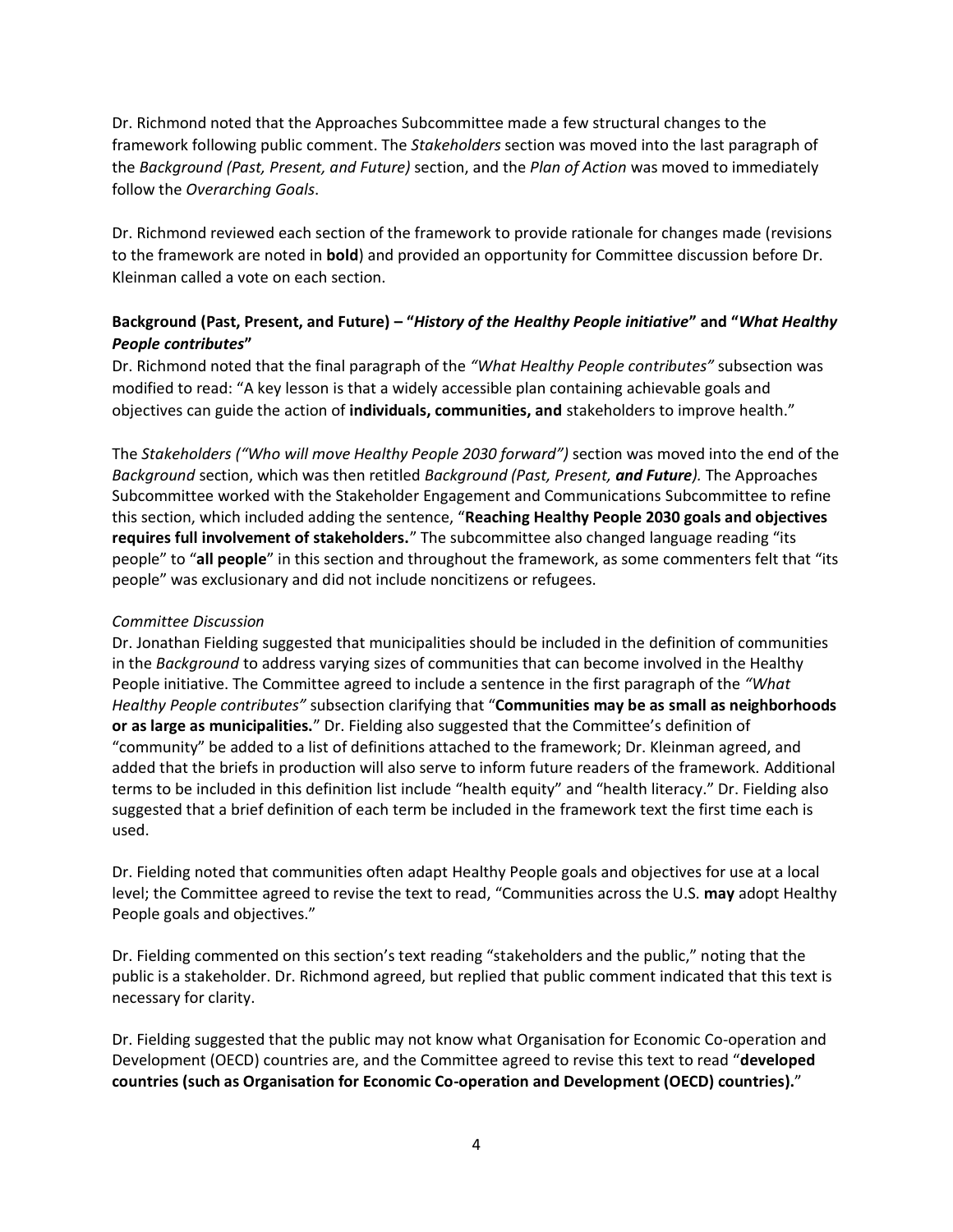Dr. Fielding suggested that the *Stakeholders* subsection should be moved to immediately follow *The Future*, as the Committee is recommending the engagement of these stakeholders as an opportunity for future improvement. Dr. Kleinman agreed that ending the framework with the *Stakeholders* section is a powerful call to action towards the future described. The Committee agreed to move *Stakeholders* to the end of the framework and will draft a sentence on stakeholders for inclusion in the *Background.*

#### *Committee Vote*

The Committee unanimously voted to approve the *Background*, pending the minor changes described above.

### **Vision – "***Where we are headed***"**

The *Vision* was not modified following public comment, and was previously approved by the Committee during the April 27, 2017 meeting.

*Committee Discussion* The Committee did not have any concerns regarding the *Vision*.

### *Committee Vote*

The Committee did not vote on the *Vision*, as it was previously approved at the April 27, 2017 Committee meeting.

#### **Mission – "***Why we are here***"**

The Approaches Subcommittee added the word "strengthen" so that the *Mission* reads: "To promote, **strengthen** and evaluate the nation's efforts to improve the health and well-being of **all** people."

#### *Committee Discussion*

The Committee did not have any concerns regarding the *Mission*.

*Committee Vote*

The Committee unanimously voted to approve the *Mission*.

### **Foundational Principles – "***What guides our actions***"**

The first *Foundational Principle* was modified from the original "fully functioning, equitable society" to read "**thriving**, equitable society." Dr. Richmond noted that some commenters preferred "thriving" to "fully functioning," and added that the Approaches Subcommittee felt that "fully functioning" may exclude individuals with disabilities.

Dr. Richmond introduced the brand-new second *Foundational Principle*: "**Promoting health, well-being, and preventing disease are linked efforts that encompass physical, mental and social health dimensions.**" This *Foundational Principle* was created in response to the many public comments that encouraged the Committee to include mental and behavioral health as well as those encouraging the Committee to emphasize disease prevention.

The third *Foundational Principle* was revised from the original "Achieving the full potential for health and well-being" to read "**Investing to** achieve the full potential for health and well-being," as public comments noted the importance of investing and developing resources to achieve the Healthy People 2030 *Vision*.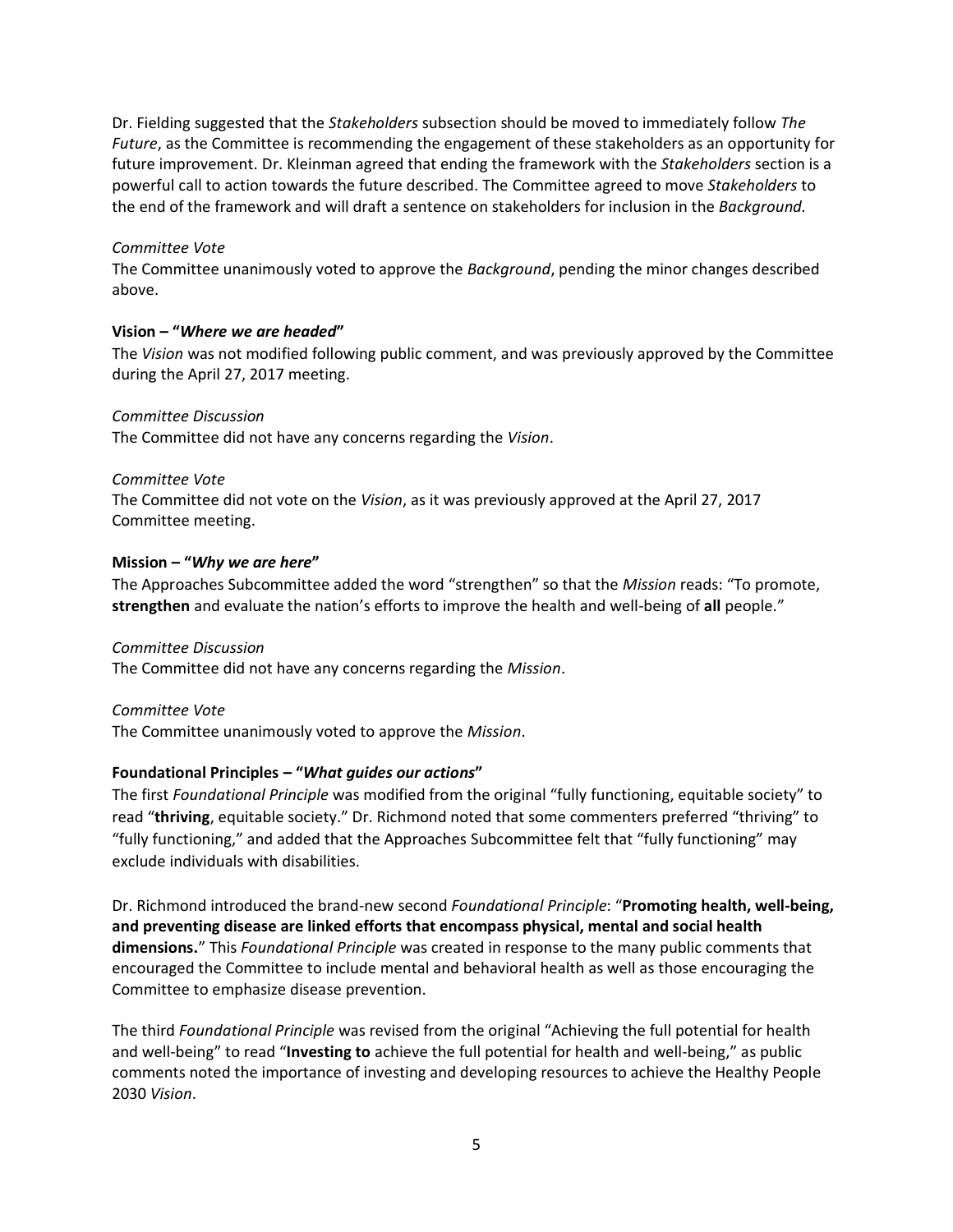The Approaches Subcommittee eliminated the final *Foundational Principle*: "Investing to maximize health and well-being for the nation is a critical and efficient use of resources." Dr. Richmond suggested that this had become redundant with the third *Foundational Principle*, which now discusses investment.

All other foundational principles remained unchanged.

#### *Committee Discussion*

Dr. Fielding suggested revising the second *Foundational Principle* to read, "Promoting health **and** wellbeing and preventing disease;" the Committee agreed.

#### *Committee Vote*

The Committee unanimously voted to approve the *Foundational Principles*, pending the minor change described above.

### **Overarching Goals – "***What we plan to achieve***"**

Dr. Richmond noted that some commenters questioned the use of the term "purposeful" in the first *Overarching Goal*. The Approaches Subcommittee replaced "purposeful" with "thriving" for consistency with the *Foundational Principles,* and also added text based on the recommendations of the Federal Interagency Workgroup (FIW). The first *Overarching Goal* now reads: "Attain healthy, **thriving** lives and well-being, **free of preventable disease, disability, injury and premature death.**"

The second *Overarching Goal* was reorganized for consistency with the Foundational Principles, and now reads: "**Eliminate health disparities, achieve health equity, and attain health literacy** and improve the health and well-being of all."

The Approaches Subcommittee added "**economic**" to "social, physical, **and economic** environments" in the third *Overarching Goal* in response to comments emphasizing the importance of the economic environment as a social determinant of health. Dr. Richmond added that the *Foundational Principles* refer to the economic environment as well.

The fourth *Overarching Goal* was not changed.

The fifth *Overarching Goal* was expanded to "Engage **leadership,** key constituents, **and the public** across multiple sectors" in response to comments and with the intent of providing additional clarity.

#### *Committee Discussion*

The Committee did not have any concerns regarding the *Overarching Goals*.

*Committee Vote* The Committee unanimously voted to approve the *Overarching Goals*.

#### **Plan of Action – "***What we propose to do***"**

As previously noted, this section now immediately follows the *Overarching Goals.*

The first *Plan of Action* bullet was revised to clarify that Healthy People sets "**national** goals and **measurable** objectives to guide **evidence-based** policies."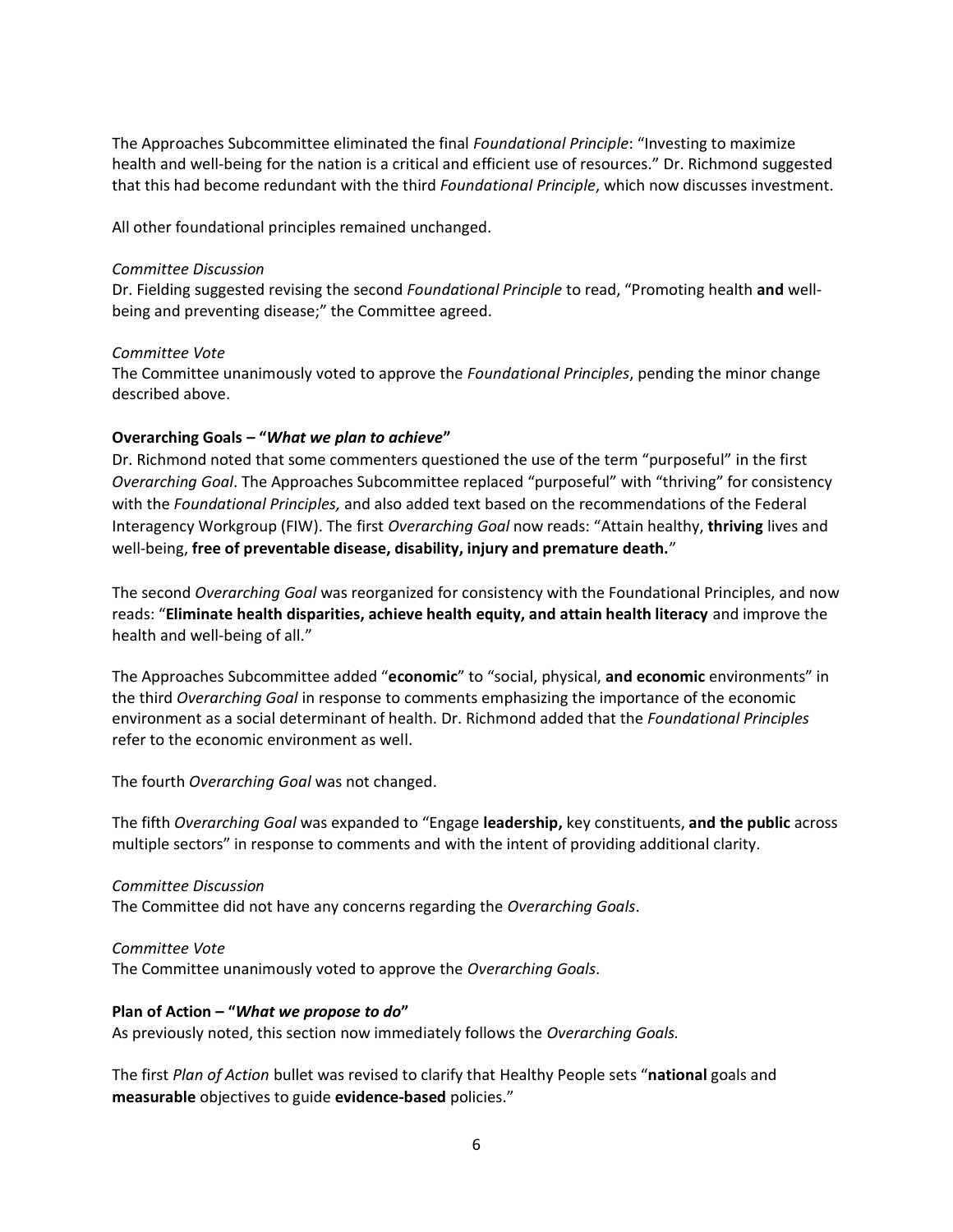The second bullet originally proposed to "Identify regions and groups with poor health or at high risk for poor health in the future." Following public comment suggesting that identification of these groups is not enough, this bullet now proposes to "**Provide data that can drive targeted actions**" to address these regions and populations.

The third bullet was broadened to "improve health and well-being for **people** of all ages **and the communities in which they live**" in response to public comments inquiring about the role of communities in Healthy People 2030.

The fourth bullet was expanded to "health **and well-being**" to mirror the rest of the framework.

The fifth bullet originally proposed to "Share evidence-based programs," but was revised to read "Share **and support the implementation of** evidence-based programs **and policies**" following public comment that evidence-based policies have a role in Healthy People 2030, and that merely sharing the programs and policies is not enough.

The sixth bullet was clarified to indicate that progress will be reported "**biennially**" throughout the decade; Dr. Richmond noted that the Data Subcommittee has also discussed the frequency of progress reporting.

The seventh bullet was expanded to indicate that Healthy People 2030 will "**highlight critical research, data, and evaluation needs**" following feedback from the FIW. Dr. Richmond added that this new clause also reflects conversations held in the Prioritization and Objective Selection Criteria Subcommittee regarding core, research, and developmental objectives.

The eighth and final bullet received minor grammatical edits to read "**Facilitate** development **and availability of**…"

### *Committee Discussion*

Dr. Fielding asked whether HHS was prepared to report on progress biennially as stated in the sixth bullet. Dr. Edward Sondik replied that the Data Subcommittee wanted to emphasize the importance of frequent progress reporting, and noted that several major data sources do present information frequently enough to allow biennial progress reporting. Dr. Sondik added that the Committee has discussed how other non-HHS organizations can be involved in progress reporting and assessment. Dr. Richmond suggested that this text remain in the framework, as reporting data on progress is essential to drive action.

#### *Committee Vote*

The Committee unanimously voted to approve the *Plan of Action*.

#### **Objectives – "***How specific objectives are set***"**

No changes were made to this section following public comment.

*Committee Discussion*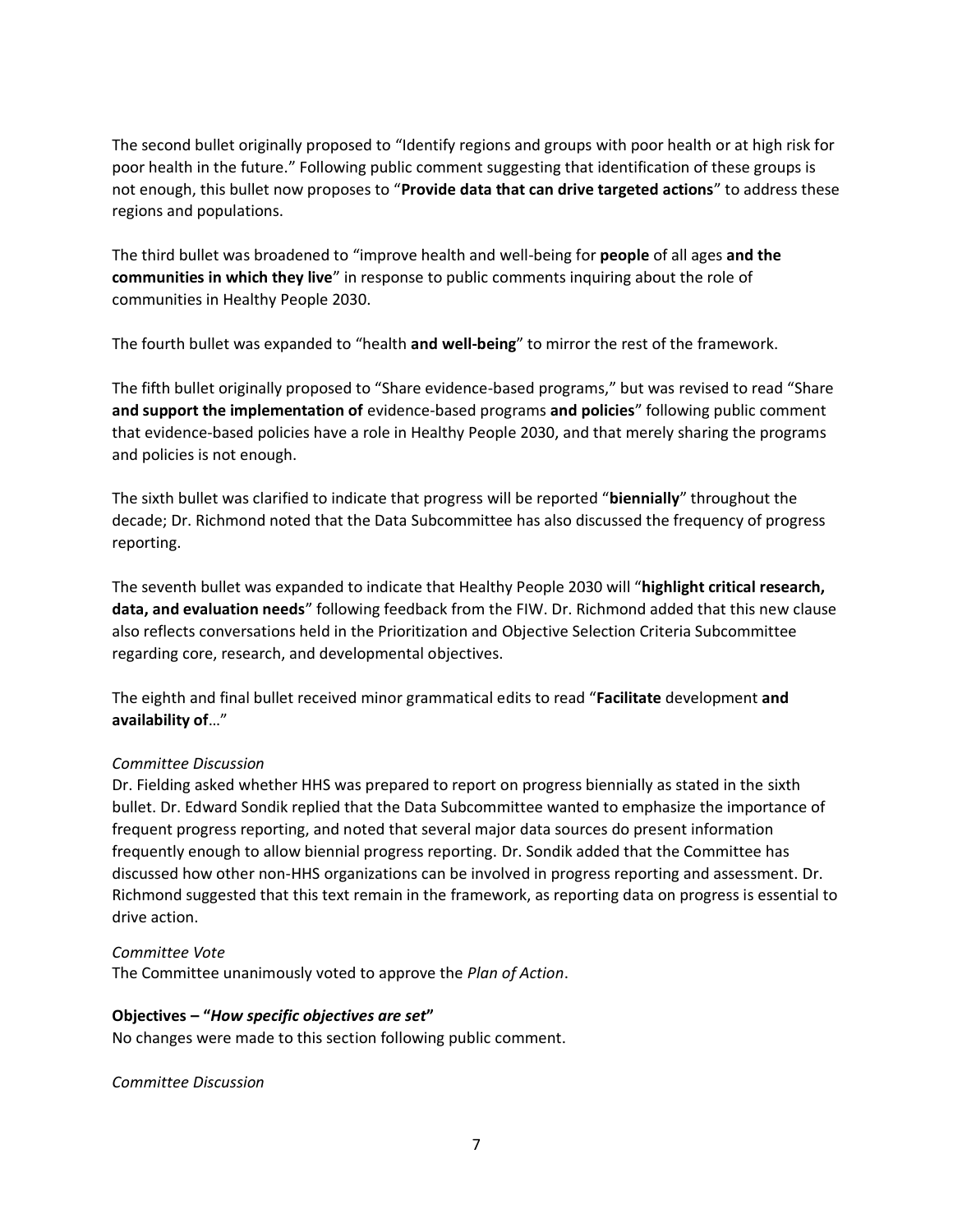Dr. Fielding commented that this section is consistent with the Prioritization and Objective Selection Criteria Subcommittee's recommendations.

## *Committee Vote*

The Committee unanimously voted to approve the *Objectives*.

## **The Future – "***How progress will be assessed***"**

No changes were made to this section following public comment.

### *Committee Discussion*

Dr. Richmond suggested adding that "Progress updates will be **conducted biennially**," to align with the changes to the *Plan of Action*; the Committee agreed.

Dr. Mary Pittman questioned whether the link between data and action is conveyed in other sections of the framework. Dr. Richmond and Dr. Kleinman suggested that the beginning of *The Future* adequately explains how providing data can drive targeted actions.

### *Committee Vote*

The Committee unanimously voted to approve *The Future*, pending the minor change described above.

## **Stakeholders – "***Who will move Healthy People 2030 forward***"**

As previously discussed, the *Stakeholders* section will be moved to immediately follow *The Future*. The Committee unanimously voted to approve *Stakeholders*, pending its relocation to the end of the document.

# **Overview of the Subcommittees Developing Issue-Specific Briefs**

4:00 p.m. to 4:05 p.m.

Dr. Nico Pronk provided an update on the ongoing efforts to develop issue-specific briefs. Six subcommittees are currently drafting briefs; topics include health and well-being, law, health literacy, health equity, systems science and modeling, and health promotion. The briefs are also being developed to reflect public comments received thus far. Dr. Pronk requested that Committee members provide written comments on the briefs by Monday, December 18, 2017.

### **Health and Well-Being Subcommittee Brief Update**

4:05 p.m. to 4:20 p.m.

Dr. Pronk provided an update on the status of the Health and Well-Being Brief to the Committee. Dr. Pronk provided an overview of the importance of health and well-being, how it is defined, and issues for the Committee's consideration. Dr. Susan Goekler recommended the subcommittee emphasize mental health in the health and well-being definition and explore adding suggested measures to the brief's diagram.

**Stakeholder Engagement and Communications Subcommittee Recommendations** 4:20 p.m. to 4:40 p.m.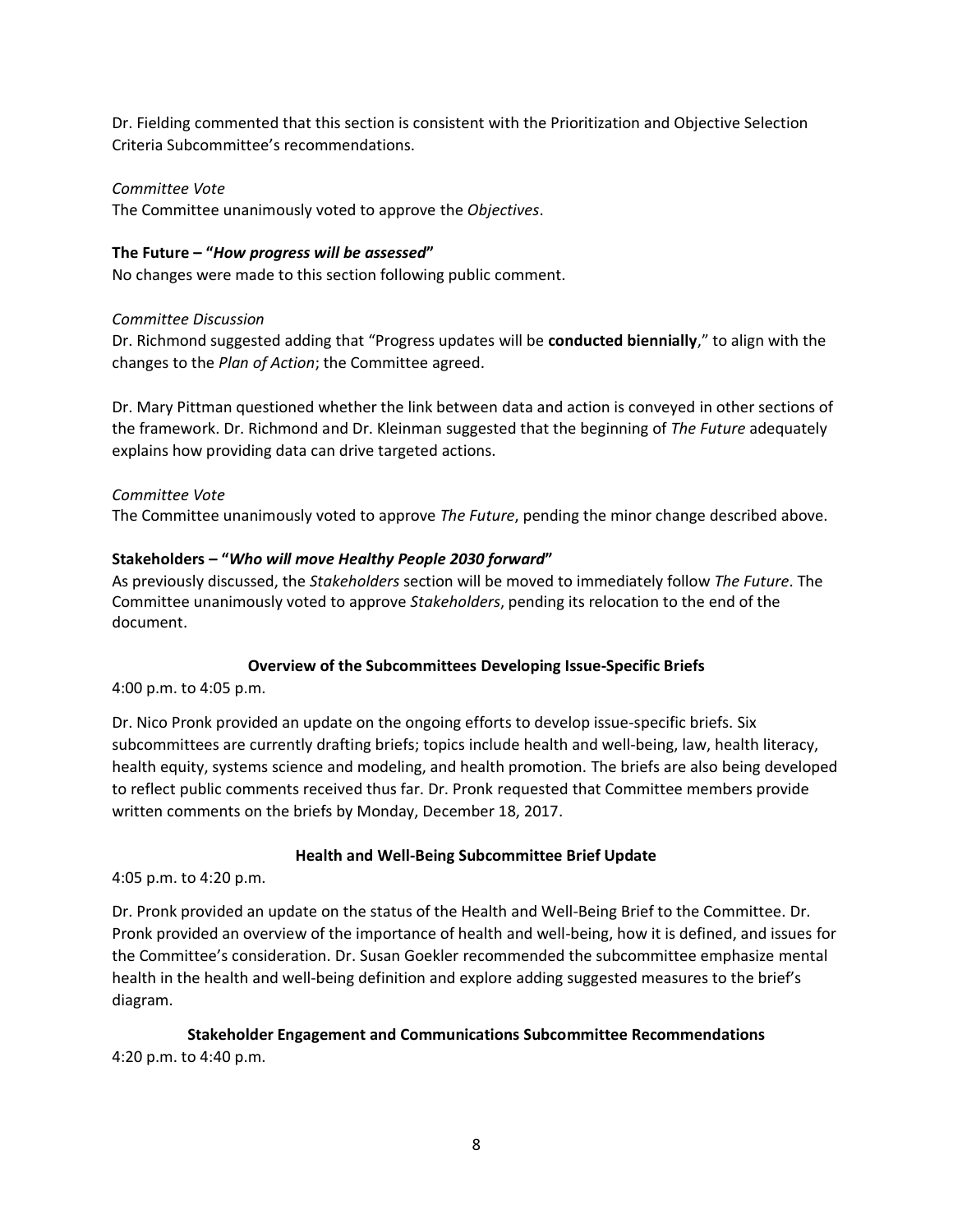Dr. Paul Halverson provided the Committee with an overview of the sector list developed by the subcommittee. Dr. Halverson added the subcommittee created the list with a Social Determinants of Health (SDOH) approach rather than the Health in All Policies approach. The SDOH approach was recommended by the Committee during the September 2017 meeting. The updated list also includes recommendations previously made by the Committee including the addition of foundations, nonprofits, and faith-based organizations. The Committee approved the sector list pending the edits in **bold**.

- Health and health care
	- o Public health
	- o Hospitals and health care delivery systems
	- o Health insurance companies
	- o Pharmaceutical companies
	- o Emergency response
- Environment/environmental regulation
- **Transportation**
- Criminal justice, **juvenile justice,** law enforcement, public safety
- Housing
- Education
- Energy and utilities
- Urban planning and development
- Labor/labor organizations
- Worker safety
- Food and agriculture
- Commerce and business**, including investment and financial institutions**
- Defense and military
- Technology and IT
- State and local government**, tribes and territories**
- Foundations and nonprofits
- Faith-based **and identity-based** organizations

The Committee recommended the list be expanded to include tribes and territories, expand the faithbased category to include identity-based organizations, and add investment and financial institutions. The Committee also recommended the Stakeholder Engagement and Communications Subcommittee provide short examples for each identified sector. The final recommendation by the Committee was to include juvenile justice as part of the criminal justice sector. The subcommittee will modify the current sector list to reflect the Committee's recommendations and use the updated list to guide their future work.

Dr. Richmond asked if the subcommittee has discussed the inclusion of disadvantaged or disenfranchised populations. Dr. Halverson responded the subcommittee has included national associations and other professional representatives of these populations to ensure these populations are appropriately represented. Dr. Pronk suggested that a few paragraphs highlighting the engagement of disadvantaged and disenfranchised populations could be included in the subcommittee report.

The Stakeholder Engagement and Communications Subcommittee is also creating communication materials (one-pagers) to promote engagement with each sector. The materials may include:

- Relationship of sector and health outcomes
- Shared value between the sector and Healthy People 2030
- Collaboration benefits to the sector
- Opportunities for engagement (action-oriented)
- Relevant Healthy People objectives and data
- Relevant national organizations and points of contact

### **Health Literacy Subcommittee Brief Update**

4:40 p.m. to 4:50 p.m.